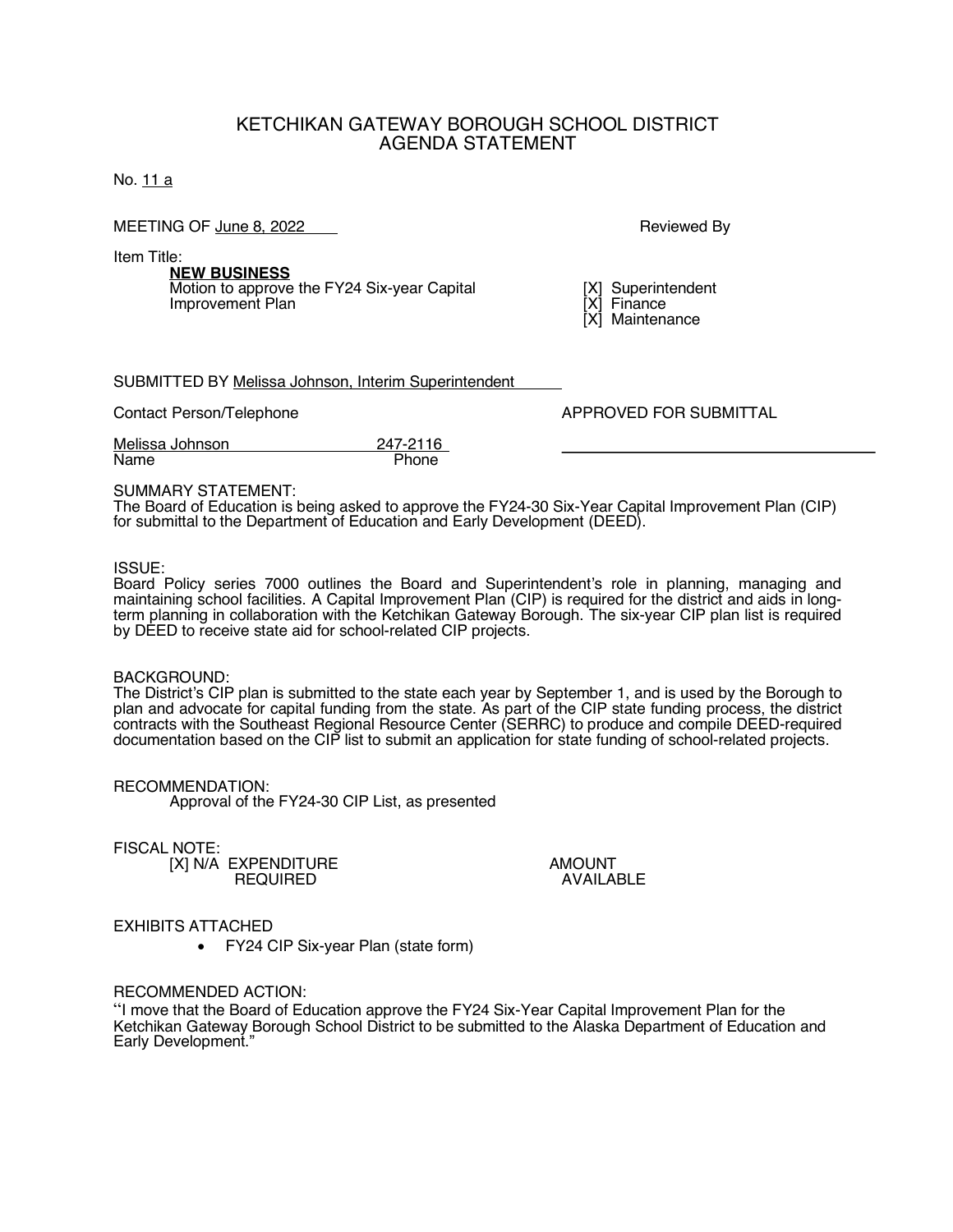# **Ketchikan Gateway Borough School District FY 2024 – 2030 Six-Year Capital Improvement Plan**

| <b>District</b> | <b>Primary</b> |                                                                                                                                                                                                                                                                                                                        | <b>SOA</b> | <b>Estimated</b>    |
|-----------------|----------------|------------------------------------------------------------------------------------------------------------------------------------------------------------------------------------------------------------------------------------------------------------------------------------------------------------------------|------------|---------------------|
| <b>Priority</b> | <b>Purpose</b> | <b>Project Title &amp; Description</b>                                                                                                                                                                                                                                                                                 | <b>Aid</b> | <b>Project Cost</b> |
|                 | A              | <b>Schoenbar Middle School Drainage and Gym Floor</b><br>Replacement<br>This project would achieve a complete rehabilitation of                                                                                                                                                                                        |            | \$750,000           |
|                 |                | the floor and substructure due to damage caused by                                                                                                                                                                                                                                                                     |            |                     |
|                 |                | water intrusion resulting in bubbling and buckling of the                                                                                                                                                                                                                                                              |            |                     |
| $\overline{2}$  | $\mathsf{C}$   | floor that presents an active safety hazard for users.<br><b>Revilla Transformer Reposition</b>                                                                                                                                                                                                                        |            | \$80,000            |
|                 |                | This would reposition the transformer at Revilla Jr./Sr.<br>High to prevent further movement of the pad due to<br>foundation settling. It would include all necessary high<br>voltage primary feed line work as well as secondary tie in                                                                               |            |                     |
|                 |                | to the building MDP. It would also Replace the outside                                                                                                                                                                                                                                                                 |            |                     |
|                 |                | service disconnect.                                                                                                                                                                                                                                                                                                    |            |                     |
| 3               | C              | <b>Valley Park Complex Upgrades</b><br>This work would install and replace windows in Valley<br>Park school facility to improve access and create natural<br>light and air flow in the educational environment. This<br>would also include the office expansion on the TSAS<br>side and new lighting under the school. |            | \$1,000,000         |
| 4               | C              | <b>Districtwide Playground Equipment and Surface</b><br><b>Upgrades</b><br>This would replace and install playground equipment and<br>soft-surface at two school locations. Valley Park and<br>Point Higgins have old wooden playground equipment<br>that would be replaced.                                           |            | \$600,000           |

**FY 2024 TOTAL \$2,430,000**

| <b>District</b> | <b>Primary</b> |                                                                                                                                                                                                                                                                                                                      | <b>SOA</b> | <b>Estimated</b>    |
|-----------------|----------------|----------------------------------------------------------------------------------------------------------------------------------------------------------------------------------------------------------------------------------------------------------------------------------------------------------------------|------------|---------------------|
| <b>Priority</b> | <b>Purpose</b> | <b>Project Title &amp; Description</b>                                                                                                                                                                                                                                                                               | <b>Aid</b> | <b>Project Cost</b> |
| 5.              | C.             | <b>Revilla Roof and Siding Replacement</b><br>This work would replace the roof and siding at the school<br>according to the replacement schedule. The Roof and<br>siding are 35 years old and should be taken out of<br>service and replaced.                                                                        |            | \$1,200,000         |
| 6               | C.             | <b>Houghtaling Transformer Replacement</b><br>This would remove the transformer from inside the<br>Houghtaling Elementary facility and replace with a pad-<br>mounted transformer outside. It would include all<br>necessary high voltage primary feed line work as well as<br>secondary tie in to the building MDP. |            | \$600,000           |

**FY 2025 TOTAL \$1,800,000**

| <b>Priority</b><br><b>Project Title &amp; Description</b><br><b>Project Cost</b><br><b>Purpose</b><br>Aid<br>\$6,037,295<br>Pt. Higgins Elementary School Renovations<br>This work would replace the old metal roof and gutter<br>system that is original to the school and has outlived its | <b>Estimated</b> |
|----------------------------------------------------------------------------------------------------------------------------------------------------------------------------------------------------------------------------------------------------------------------------------------------|------------------|
|                                                                                                                                                                                                                                                                                              |                  |
|                                                                                                                                                                                                                                                                                              |                  |
|                                                                                                                                                                                                                                                                                              |                  |
|                                                                                                                                                                                                                                                                                              |                  |
| replacement schedule. Work also includes replacing all                                                                                                                                                                                                                                       |                  |
| major Mechanical and Electrical systems in the school,                                                                                                                                                                                                                                       |                  |
| including the domestic, gray and black water systems,                                                                                                                                                                                                                                        |                  |
| HVAC systems, and new boilers.                                                                                                                                                                                                                                                               |                  |

**FY 2026 TOTAL \$6,037,295**